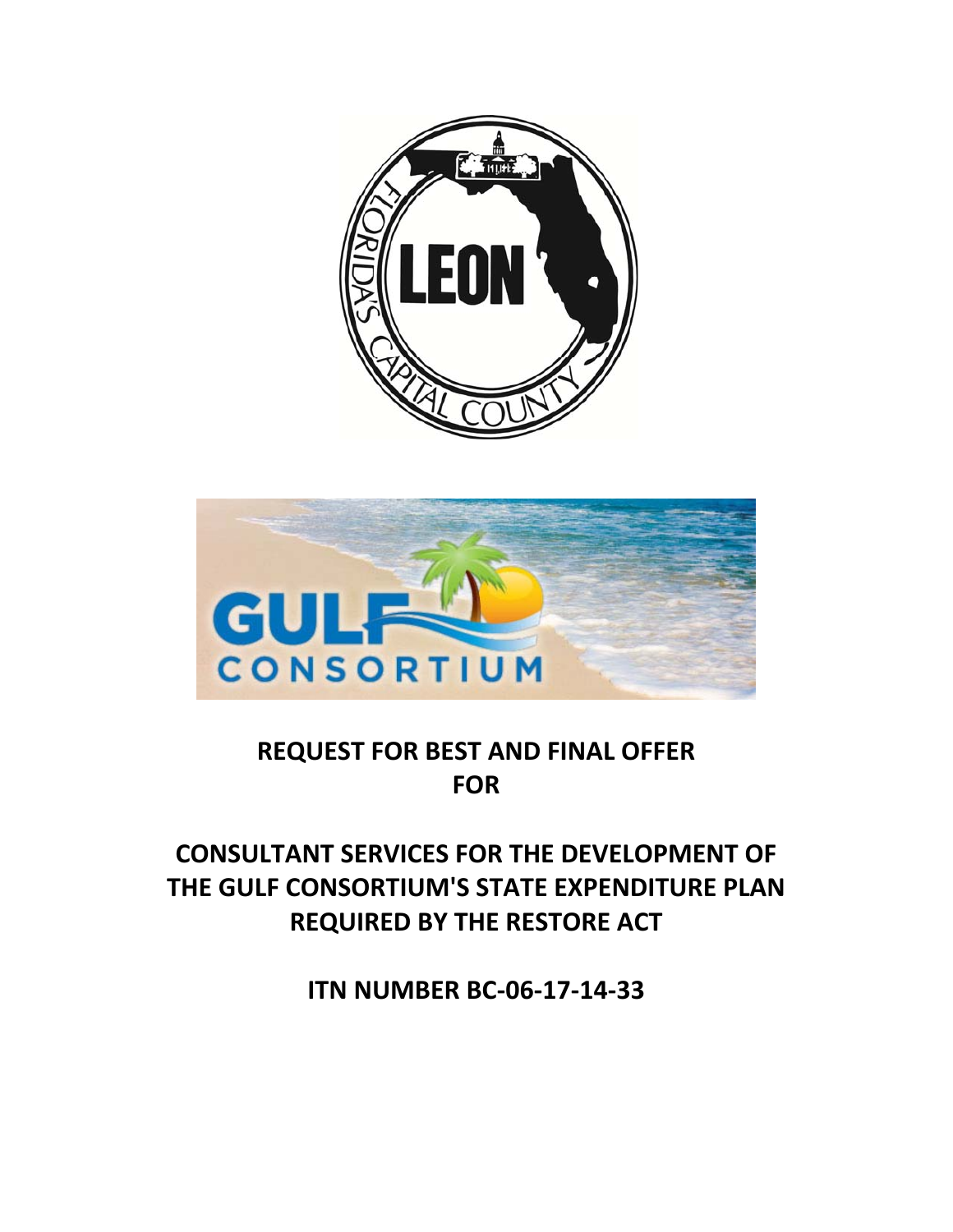# **I. INTRODUCTION**

Leon County is issuing this Request for Best and Final Offer (RBAFO) as part of Invitation to Negotiate (ITN) BC-06-17-14-33. The RBAFO means this written request calling for responses from the four firms shortlisted in the Invitation to Negotiate ("ITN") phase of the Consortium's process to procure a State Expenditure Plan ("SEP") Consultant. All requirements of the original ITN document remain in full force and effect, unless revised in this document.

Leon County is issuing this ITN and RBAFO as part of the procurement services it is providing to the Gulf Consortium (Consortium) pursuant to an Interlocal agreement between its 23 member counties. The Consortium serves as the ultimate decision making body in the selection process for this ITN.

## A. FUNDING CONSTRAINTS.

The Consortium is a newly created governmental entity. At this point, the Consortium functions with modest resources provided directly by its 23 member counties. The current resources are not sufficient to fund the Scope of Services sought by this ITN. The Consortium anticipates receiving RESTORE Act funding for developing the State Expenditure Plan from the Gulf Coast Ecosystem Restoration Trust Fund (Trust Fund). Due to uncertainty associated with ongoing litigation, the ultimate amount of administrative and civil penalties that may be deposited into the Trust Fund, as well as the timing of the availability of the funds are unknown.

Subsequent to the issuance of the Consortium's ITN the United States Treasury published its Interim Final Rule (Treasury Rule) providing for the Regulation of the Gulf Coast Restoration Trust Fund. Regarding the Consortium and the SEP, the Treasury Rule provides definitions of planning assistance and imposes additional requirements regarding the SEP. The Treasury Rule clearly establishes that the mechanism through which the Consortium can receive funding for preparation of the SEP is a federal grant subject to Council Rule and OMB Uniform Guidance regarding federal grants. The Treasury Rule takes effect on October 14, 2014.

Shortly after the Treasury Rule was published, the Council promulgated an Interim Final Rule (Council Rule) regarding the Spill Impact Component Planning Allocation. The Council Rule provides that the Consortium may apply to the Council for a grant for the purposes of funding the planning and preparation of the SEP. However, it is the understanding of the Consortium that the Council intends to issue additional administrative requirements and establish a process for the planning grants. This may affect the timing of the grant process and, accordingly, the availability of funds to the Consortium to fund the development of the SEP. The Council Rule took effect on August 22, 2014.

Important Note about Conflict of Interest. The newly released Treasury Rule requires the SEP to describe the processes used to prevent conflicts of interest in the development and implementation of the SEP. See Rule section 34.503(b)(3). Accordingly, the Consortium has determined to add a provision to the contract for the SEP Consultant that prohibits the Firm it hires to develop the SEP from participating in the implementation of a project, program or activity funded in part or whole by the SEP.

## B. EXHIBITS AND RESOURCES.

The following resources are listed below for informational purposes to assist firms in preparing responses and are available on the Leon County website at www.leoncountyfl.gov/purchasing/plans&specs.

- 1. RESTORE ACT
- 2. Interlocal Agreement Establishing the Gulf Consortium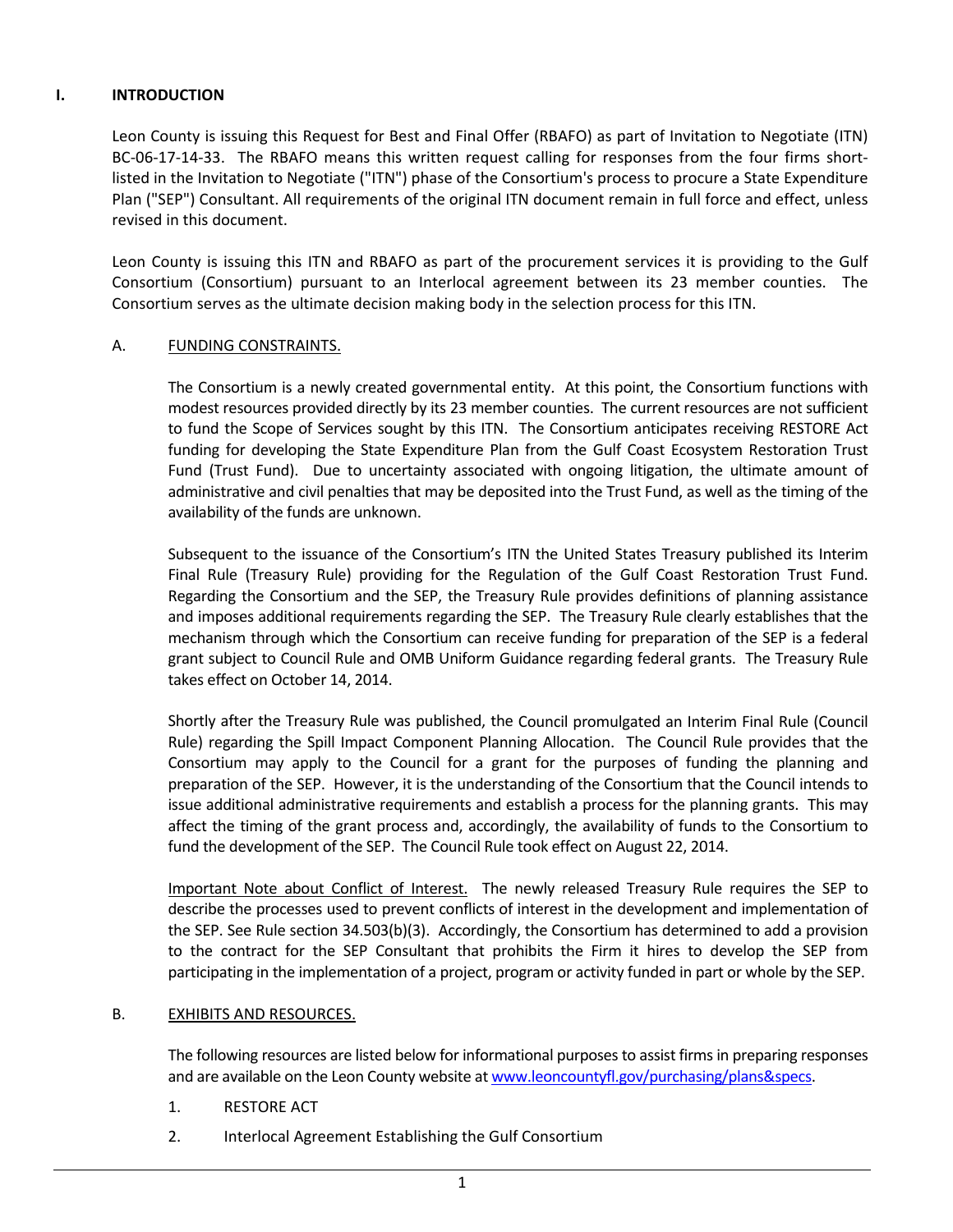- 3. Memorandum of Understanding between the Gulf Consortium and Florida Governor Rick Scott
- 4. U.S. Treasury Interim Final Rule Regarding Regulationsfor the Gulf Coast Restoration Trust Fund
- 5. The Consortium's Purchasing Policy for State Expenditure Plan Consultant
- 6. Initial Comprehensive Plan: Restoring the Gulf Coast's Ecosystem and Economy by the Gulf Coast Ecosystem Restoration Council (August 2013)
- 7. Gulf Coast Ecosystem Restoration Council Interim Final Rule Regarding RESTORE Act Spill Impact Component Allocation

# **II. PROCUREMENT INSTRUCTIONS.**

A. RESPONSE SUBMITTAL, FORMAT AND DEADLINE. Firms should prepare responses to provide a straight‐forward, concise description of its ability to meet the requirements below and to allow the Consortium to properly evaluate the response. Each response shall be prepared simply and economically, providing a straightforward, concise delineation of the Respondent's capabilities to satisfy the requirements of this RBAFO**.**

*Responses are to be submitted bound by binder clips only*. No manner of plastic, comb or wire bindings, three ring binders, or staples are acceptable. All copies of proposals are to be printed double‐sided, on paper with no less than 30% post‐consumer recycled content. In order to expedite the evaluation of responses, it is essential that Respondents follow the format and instructions contained in the Required Submittals (Section IV).

- 1. Responses must be received by the date, time, and location specified in the Schedule of Events to be considered.
- 2. The response to the RBAFO should be submitted in a sealed envelope/package addressed in the following manner:

# *BC‐06‐17‐14‐33*

*Leon County Purchasing Division 1800‐3 N. Blair Stone Road Tallahassee, FL 32308*

## B. SCHEDULE OF EVENTS.

| <b>Table 1 - Schedule of Events</b>                                                           |                                                                                    |  |  |
|-----------------------------------------------------------------------------------------------|------------------------------------------------------------------------------------|--|--|
| Date and Time                                                                                 |                                                                                    |  |  |
| (all eastern time)                                                                            | Event                                                                              |  |  |
| Week of                                                                                       | <b>Release of the RBAFO</b>                                                        |  |  |
| September 22, 2014                                                                            |                                                                                    |  |  |
| October 21, 2014 at                                                                           | <b>OPENING DATE:</b>                                                               |  |  |
| Date and time by which Responses must be received by the Leon County<br>2:00 p.m Eastern time |                                                                                    |  |  |
|                                                                                               | Purchasing Division, located at 1800-3 N. Blair Stone Road, Tallahassee, FL 32308. |  |  |
| October 30, 2014 at                                                                           | Date of Evaluation Team Meeting to Consider and Rank Responses                     |  |  |
| 10:00 a.m.                                                                                    |                                                                                    |  |  |
| November 19, 2014                                                                             | Anticipated Date of Consortium Board of Directors consideration of                 |  |  |
|                                                                                               | <b>Evaluation Team recommendation</b>                                              |  |  |
| <b>TBD</b>                                                                                    | <b>Anticipated Date of Consortium Decision</b>                                     |  |  |
| <b>TBD</b>                                                                                    | <b>Anticipated Contract Start Date</b>                                             |  |  |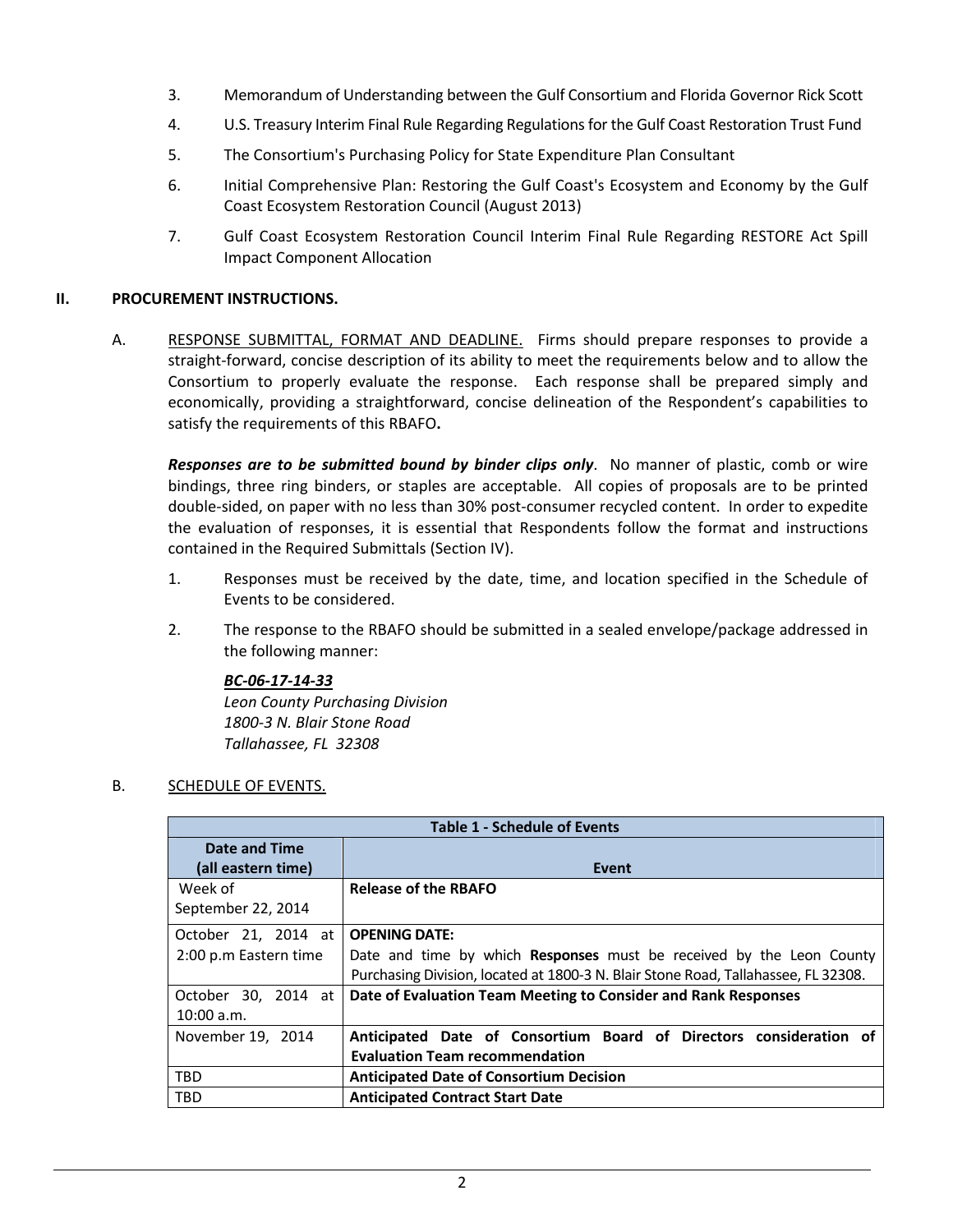- C. SPECIAL ACCOMMODATION. Any person requiring a special accommodation at the RBAFO opening because of a disability should call the Division of Purchasing at (850) 606‐1600 at least five (5) workdays prior to the RBAFO opening. If you are hearing or speech impaired, please contact the Purchasing Division by calling the County Administrator's Office using the Florida Relay Service which can be reached at 1(800) 955‐8771 (TDD).
- D. INFORMATION, COMMUNICATION, AND ADDENDA. Any questions concerning the RBAFO process, required submittals, evaluation criteria, proposal schedule, and selection process should be directed to Shelly W. Kelley and Don Tobin at (850) 606‐1600; FAX (850) 606‐1601; or e‐mail at kelleys@leoncountyfl.gov and tobind@leoncountyfl.gov. **Firms are requested to send such requests to both representatives of the Purchasing Division.** Email inquiries are preferred.
- E. PROHIBITED COMMUNICATIONS. All forms of communication, except for written communication with the Purchasing Division requesting clarifications or questions, shall be prohibited regarding this ITN between:
	- 1. Any person or person's representative seeking an award from such competitive solicitation.
	- 2. (a) A County Commissioner or Commissioner's staff, or a county employee authorized to act on behalf of the Commission, (b) a Director, Alternate, or Ex-officio Member of the Gulf Consortium Board of Directors, the Consortium Manager or General Counsel or any employee of the Manager or General Counsel, or (c) a member of the Evaluation Team or Negotiation Team.
		- (b) For the purpose of this section, a person's representative shall include, but not be limited to, the person's employee, partner, officer, director, consultant, lobbyist, or any actual or potential subcontractor or consultant of the person.
		- (c) The prohibited communication restriction shall be in effect commencing as of the release of the ITN and terminate at the time the Consortium awards or approves a contract, rejects all bids or responses, or otherwise takes action which ends the solicitation process.
		- (d) The provisions of this section shall not apply to oral communications at any public proceeding, including pre‐bid conferences, oral presentations before the Evaluation Teams, contract negotiations during any public meetings, presentations made to the Consortium, and protest hearings. Further, the provisions of this section shall not apply to contract negotiations between the Consortium Manager and the intended awardee, any dispute resolution process following the filing of a protest between the person filing the protest and the Consortium Manager.
		- (e) The penalties for an intentional violation of this article shall be those specified in §125.69(1), Florida Statutes, as amended, and shall be deemed supplemental to the penalties set forth in Section 1‐9 of the Code of Laws, Leon County, Florida.
- F. RECEIPT AND OPENING OF FIRM/VENDOR RESPONSES. Firm responses will be opened publicly at the date and time identified in the Schedule of Events as the Opening Date. A tabulation sheet of timely received Responses will be made public and will be posted on the Purchasing Division website at: http://www.leoncountyfl.gov/Purchasing/TabulationSheets.

Responses to the **RBAFO** received prior to the time of opening will be secured unopened. The Leon County Purchasing Agent, whose duty it is to open the responses, will decide when the specified time has arrived and no responses received thereafter will be considered. The Purchasing Agent will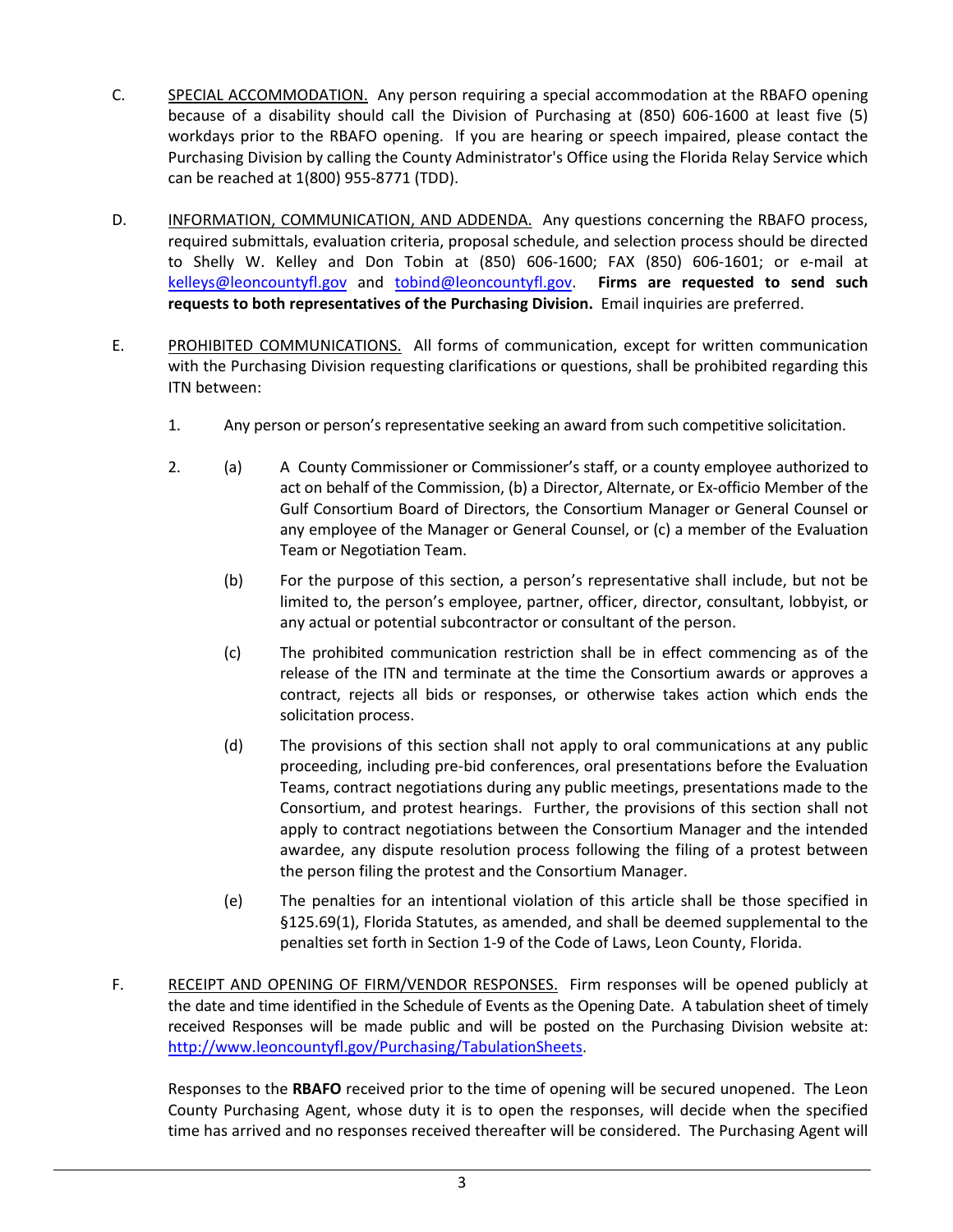not be responsible for the premature opening of a response not properly addressed and identified by Response number on the outside of the envelope/package.

- G. PUBLIC RECORDS. Sealed bids, proposals, responses, replies and Best and Final Offers received by the County pursuant to a competitive solicitation are exempt from public records disclosure until such time as the County posts an intended decision or until 30 days after opening of the documents, whichever is earlier.
- H. TIMELY DELIVERY. It is the Firm's responsibility to assure that the response is delivered at the proper time and location. Responses received after the scheduled receipt time will be marked "TOO LATE." Late responses may be returned unopened to the firm.
- I. INTERVIEWS. Firms responding to this RBAFO must be available for interviews by the Evaluation Team or the Consortium, if interviews are necessary.
- J. PREPARATION AND CHANGES. Response must be typed or printed in ink. All corrections made by the Firm prior to the opening must be initialed and dated by the Firm. No changes or corrections will be allowed after responses are opened.
- K. RESERVATION OF RIGHTS. The County and the Consortium reserves the right to reject any and all responses, in whole or in part, when such rejection is in the best interest of the County. Further, the County and the Consortium reserves the right to withdraw this solicitation at any time prior to final award of contract.
- L. REQUIRED FORMS. In the submittal of the RBAFO, a Respondent is not required to re-submit the required forms submitted with the firm's initial ITN response unless a Respondent's circumstances have changed causing the forms to be incorrect or in the event that a Respondent adds a new member to its Team, then it must resubmit all of the forms. Detailed descriptions of the forms are available in the original ITN document.

Failure to provide the above required documentation may result in the response being determined as non‐responsive.

M. CONTRACTING WITH SMALL MINORITY BUSINESSES, WOMEN'S BUSINESS ENTERPRISES, AND LABOR SURPLUS AREA FIRMS. Through the purchase of those goods or services when opportunities are available each Respondent is encouraged to secure participation by contracting with small and minority businesses, women's business enterprises and labor surplus area firms in accordance with OMB Uniform Guidance §200.321 and other applicable provisions of law.

Equal Opportunity/Affirmative Action Requirements. The contractors and all subcontractors shall agree to a commitment to the principles and practices of equal opportunity in employment and to comply with the letter and spirit of federal, state, and local laws and regulations prohibiting discrimination based on race, color, religion, national region, sex, age, handicap, marital status, and political affiliation or belief.

For federally funded projects, in addition to the above, the contractor shall agree to comply with Executive Order 11246, as amended, and to comply with specific affirmative action obligations contained therein.

The Respondent shall include a copy of any affirmative action or equal opportunity policies of the Firm in effect at the time of submission.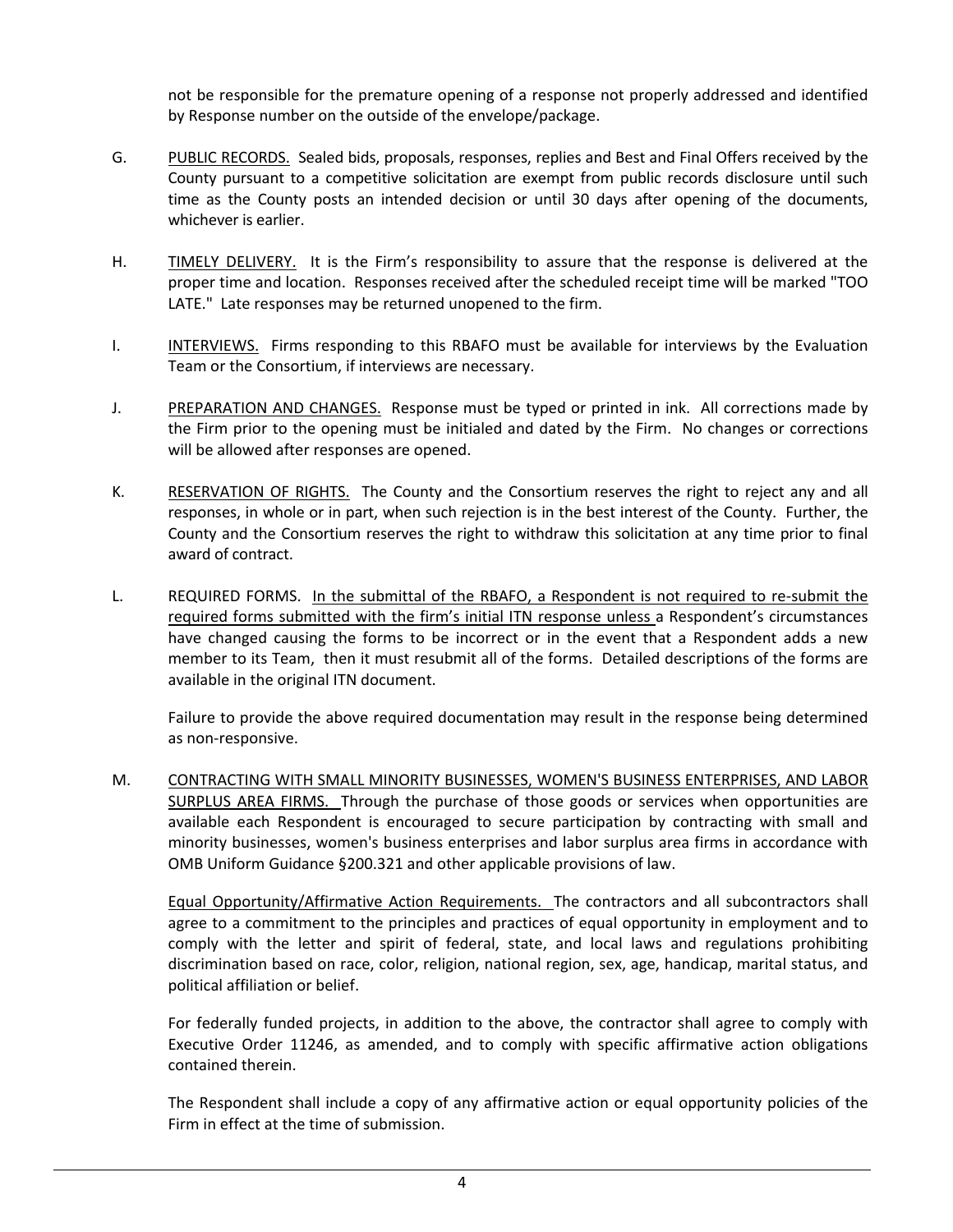N. ERRORS AND OMISSIONS. Neither the County and its representatives nor the Consortium and its representatives shall be responsible for any errors or omission in the RBAFO. Due care and diligence has been exercised in the preparation of this RBAFO, and all information contained herein is believed to be substantially correct.

# **III. REVISED SCOPE OF SERVICES**

The Gulf Consortium seeks to hire a consultant to provide assistance in the preparation of Florida's State Expenditure Plan required by the RESTORE Act. The scope of services encompasses the broad range of activities outlined below.

# A. APPLICATION FOR A PLANNING GRANT.

The Consultant will develop an Application for a Planning Grant that meets the requirements of the RESTORE Act, the U.S. Department of Treasury's Interim Final Rule Regarding Regulations for the Gulf Coast Restoration Trust Fund (31 CFR Part 34) and the Gulf Coast Ecosystem Restoration Council's Rule Regarding the RESTORE Act Spill Impact Component Planning Allocation , which the Consortium can submit to the Council for the purpose of securing federal funds from the RESTORE Act Trust Fund for the development of a State Expenditure Plan.

**Deliverable**. The Consultant shall deliver an Application for a Planning Grant to the Consortium within 90 days after the execution of an agreement for services with the Consortium.

# B. DRAFT STATE EXPENDITURE PLAN.

After the Application for a Planning Grant is submitted to the Council and approved by the Council, the Consultant shall develop a Draft State Expenditure Plan that meets the applicable requirements of the RESTORE Act, the U. S. Treasury Interim Final Rule, the Council Initial Comprehensive Plan, the Council Interim Final Rule and other federal and state law. The Draft SEP shall consider and include at a minimum:

**1. Existing Plans**. An inventory, compilation, and summary of Florida's Gulf Coast existing community, stakeholder and government plans and programs addressing projects eligible for RESTORE Act funds, including but not limited to the plans being developed by The Nature Conservancy, the existing National Estuary Plans, and the following agency plans:

| <b>Agency</b>                                            | <b>Existing Plans</b>                                                                                                                                                                                                                                                                                                                                                                                                                                                                                                         |
|----------------------------------------------------------|-------------------------------------------------------------------------------------------------------------------------------------------------------------------------------------------------------------------------------------------------------------------------------------------------------------------------------------------------------------------------------------------------------------------------------------------------------------------------------------------------------------------------------|
| Florida Department of<br><b>Environmental Protection</b> | Aquatic Preserves Management Plans (20)<br>п<br>National Estuarine Research Reserves Management Plans (2)<br>٠<br>Florida Keys and Tortugas National Marine Sanctuary Plans (2)<br>п<br>Coastal Management Program Reports (as relevant)<br>п<br>Outer Continental Shelf Program Reports (as relevant)<br>п<br>State Parks, Preserves & Trail Management Plans<br>п<br><b>State Outdoor Recreation Plan</b><br>п<br>State Land Management & Acquisition Plans<br>п<br>Basin Action Management Plans (watershed specific)<br>п |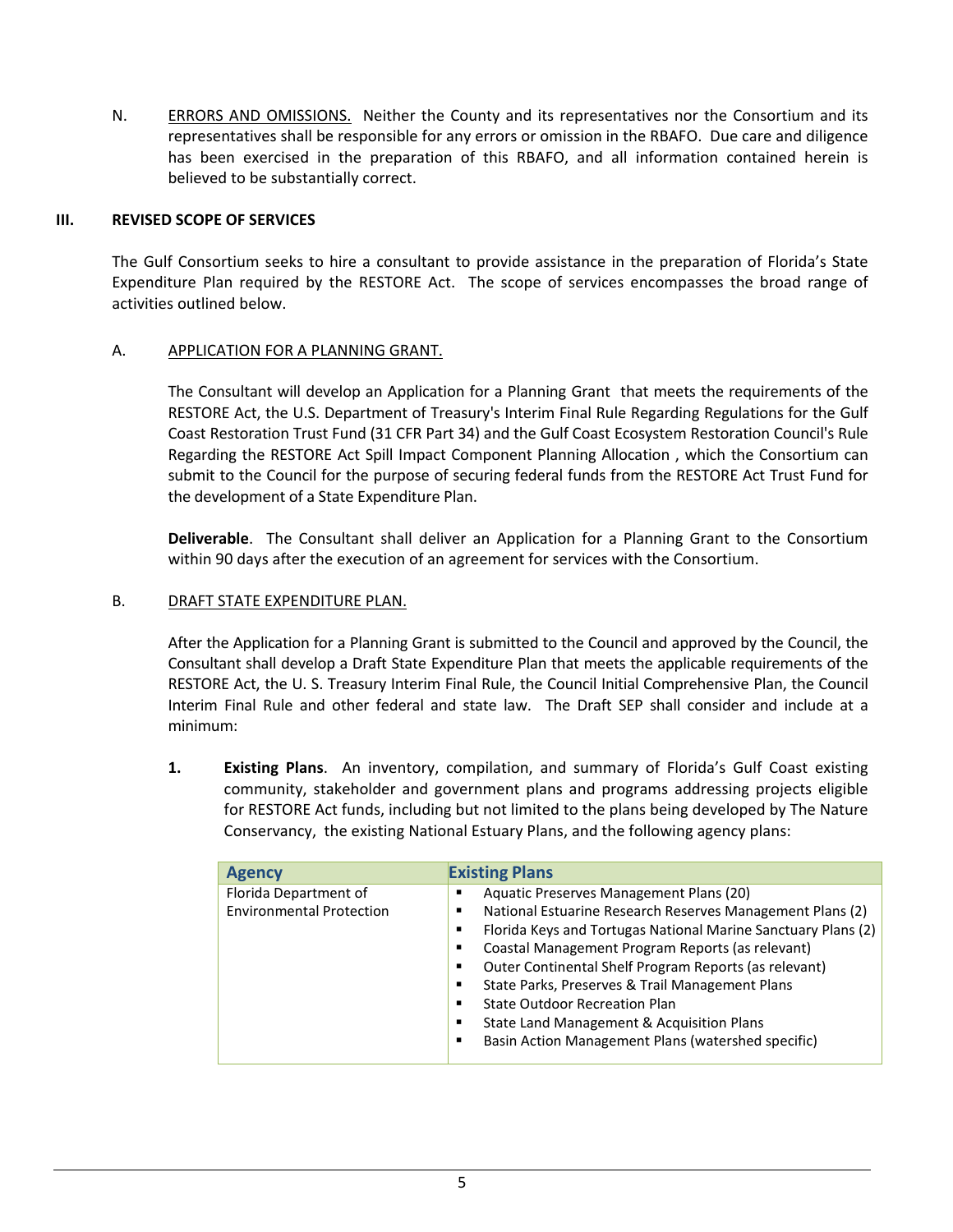| <b>Agency</b>                                                                                                                     | <b>Existing Plans</b>                                                                                                                                                                                                                                                                                                                                                                                                                                                                                                                                                     |  |  |
|-----------------------------------------------------------------------------------------------------------------------------------|---------------------------------------------------------------------------------------------------------------------------------------------------------------------------------------------------------------------------------------------------------------------------------------------------------------------------------------------------------------------------------------------------------------------------------------------------------------------------------------------------------------------------------------------------------------------------|--|--|
| Florida Fish & Wildlife<br><b>Conservation Commission</b>                                                                         | <b>State Artificial Reef Management Plans</b><br>$\blacksquare$<br>$\blacksquare$<br>State Wildlife Management Area Plans<br>Protected Species and Habitat Management Plans<br>$\blacksquare$<br>$\blacksquare$<br>NFWF Project plans<br><b>Invasive Species Management Plans</b><br>$\blacksquare$<br>Red Tide and other Harmful Aquatic Algal Bloom Management<br>$\blacksquare$<br>Plans<br>Florida Fishery Independent Monitoring Management Plans<br>٠<br>Florida Marine Fishery Regulations & Management Plans<br>$\blacksquare$<br>Florida FWRI Research Plan<br>٠ |  |  |
| Florida Department of Agriculture<br>& Consumer Services                                                                          | State Sea Food Marketing Plan<br>٠<br>State Aquaculture Plan<br>$\blacksquare$<br>State Plans for Best Agricultural Practices<br>٠<br>State Water Policy Plan (In progress)<br>٠                                                                                                                                                                                                                                                                                                                                                                                          |  |  |
| Florida Department of Economic<br>Opportunity                                                                                     | Developments of Regional Impact<br>٠<br>Areas of Critical State Concern<br>$\blacksquare$<br>Post-disaster Redevelopment<br>$\blacksquare$<br>Hazard mitigation planning<br>$\blacksquare$<br>Waterfronts Florida Program<br>$\blacksquare$<br>Coastal High Hazard Area<br>$\blacksquare$<br><b>Adaptation Planning</b><br>٠<br>Florida Job Creation Plan<br>$\blacksquare$<br>Florida Five Year Strategic Plan<br>٠                                                                                                                                                      |  |  |
| Florida Water Management<br><b>Districts</b><br>(Northwest Florida,<br>Suwanee River, Southwest<br>Florida, South Florida)        | Strategic Water Management Plan Annual Work Plan Report;<br>٠<br>Minimum Flows and Levels Annual Priority List;<br>٠<br>Annual Five-Year Capital Improvement Plan;<br>$\blacksquare$<br>Five-Year Water Resource Development Work Program;<br>٠<br>$\blacksquare$<br>Alternative Water Supplies Annual Report;<br>Florida Forever Five-Year Work Plan Annual Report;<br>$\blacksquare$<br>Mitigation Donation Annual Report; and<br>$\blacksquare$<br><b>SWIM Program Summary Report</b><br>٠                                                                             |  |  |
| Florida Regional Planning<br>Councils<br>(Northwest, Apalachee, North<br>Central, Tampa Bay, Southwest<br>Florida, South Florida) | Comprehensive Regional Policy Plan<br>٠<br>Regional Economic Development Plans<br>٠<br><b>Regional Transportation Plans</b><br>٠                                                                                                                                                                                                                                                                                                                                                                                                                                          |  |  |

- **2. Law.** A list and compilation of federal and state law or guidance regarding planning and project implementation requirements and a strategy for compliance including, but not limited to:
	- a. Florida's Public Records and Open Meetings Laws
	- b. Chapter 373, Florida Statutes
	- c. National Environmental Policy Act
	- d. Clean Water Act
	- e. Council Initial Comprehensive Plan
	- f. The Gulf Coast Ecosystem Restoration Council Interim Final Rule regarding the RESTORE Act Spill Impact Component Planning Allocation.
	- g. Guidance documents developed by the Gulf Coast Ecosystem Restoration Council concerning the State Expenditure Plan or Spill Impact Component.
	- h. United States Department of Treasury Interim Final Rule regarding the Regulation for the Gulf Coast Restoration Trust Fund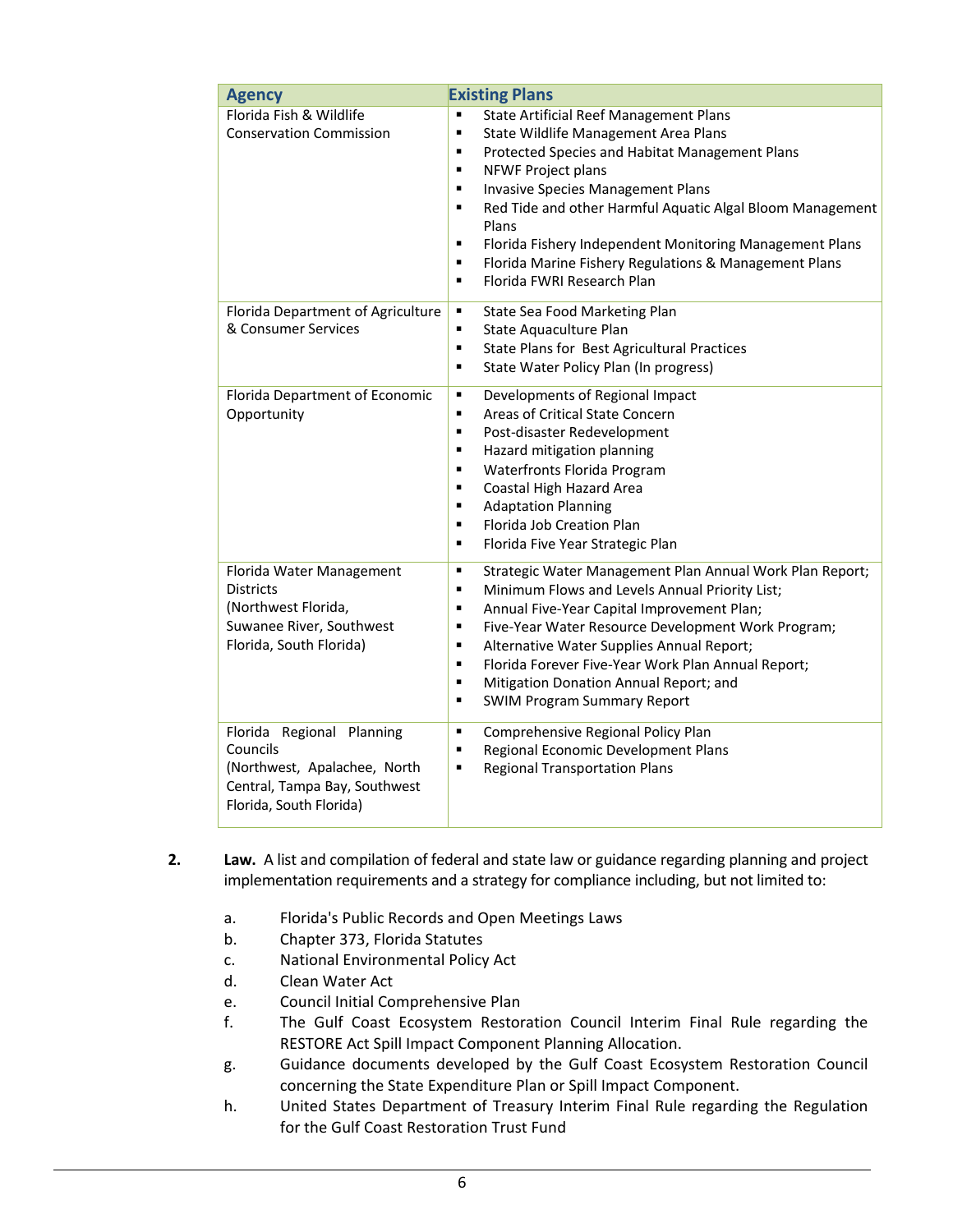- **3. Project Management Process.**  The design and creation of a project solicitation and management process and data base, including the development of on‐line forms and systems for project application, review, public comment and tracking that can be updated to be consistent with funding decisions by any funding source. The Consultant will develop the project format in consultation with the Florida Department of Environmental Protection (FDEP). While the on-line form should include data fields similar to those FDEP's on-line form, it may contain additional fields as needed to solicit project information necessary for development of the SEP. The format must include precise Geographic Information System (GIS) location information for mapping purposes and provide an ability to evaluate the submittals with various GIS applications. This task requires the creation of a database of all projects, programs and activities in Florida contemplated or undertaken with any RESTORE Act funds. Upon request, termination or completion of project, all data must be provided in a format acceptable to the Consortium. The database and data shall be the property of the Consortium.
- **4. Strategy.** A strategy for a grouping projects, programs, and activities that can guide SEP development consistent with the goals and objectives of the Council's Initial Comprehensive Plan and other requirements of law. These categories of grouping may include, but are not limited to, economic corridors and watershed planning.
- **5. Feasibility.** An analysis of the feasibility of nominated projects and their projected benefits, including an analysis of the projects' return on investment of RESTORE Act Funds.
- **6. Cost.** The amount of funding for each project, program and activity.
- **7. Timeframe.** The proposed start and completion date for each project, program and activity including any necessary phasing, sequencing or relationships between projects.
- **8. Science.** A method to determine how best available science was used for each natural resource or restoration project, program and activity.
- **9. Eligibility** A method to confirm that each project, program and activity is an eligible activity under the RESTORE Act.
	- a. A method to confirm that each project, program and activity does not exceed the 25 percent (25%) limit for infrastructure *OR* a method to document an exception as allowed by the RESTORE Act.
	- b. A method to determine that the project, program or activity falls within the geographic scope of the RESTORE Act and Rule and Regulation.
- **10. Consistency**. A spreadsheet matrix, or other appropriate tool, for demonstrating projects, programs and activities are consistent with the Goals and Objectives of the Gulf Coast Ecosystem Restoration Council's Comprehensive Plan.
- **11. Evaluation Criteria.** Development of metrics and evaluation criteria that will be used in individual project, program and activity evaluation and ranking.
- **12. Return on Investment.**  A method to estimate and the performance of a calculation to determine the amount that each project, program and activity contributes to the overall economic or ecosystem recovery of the Gulf Coast.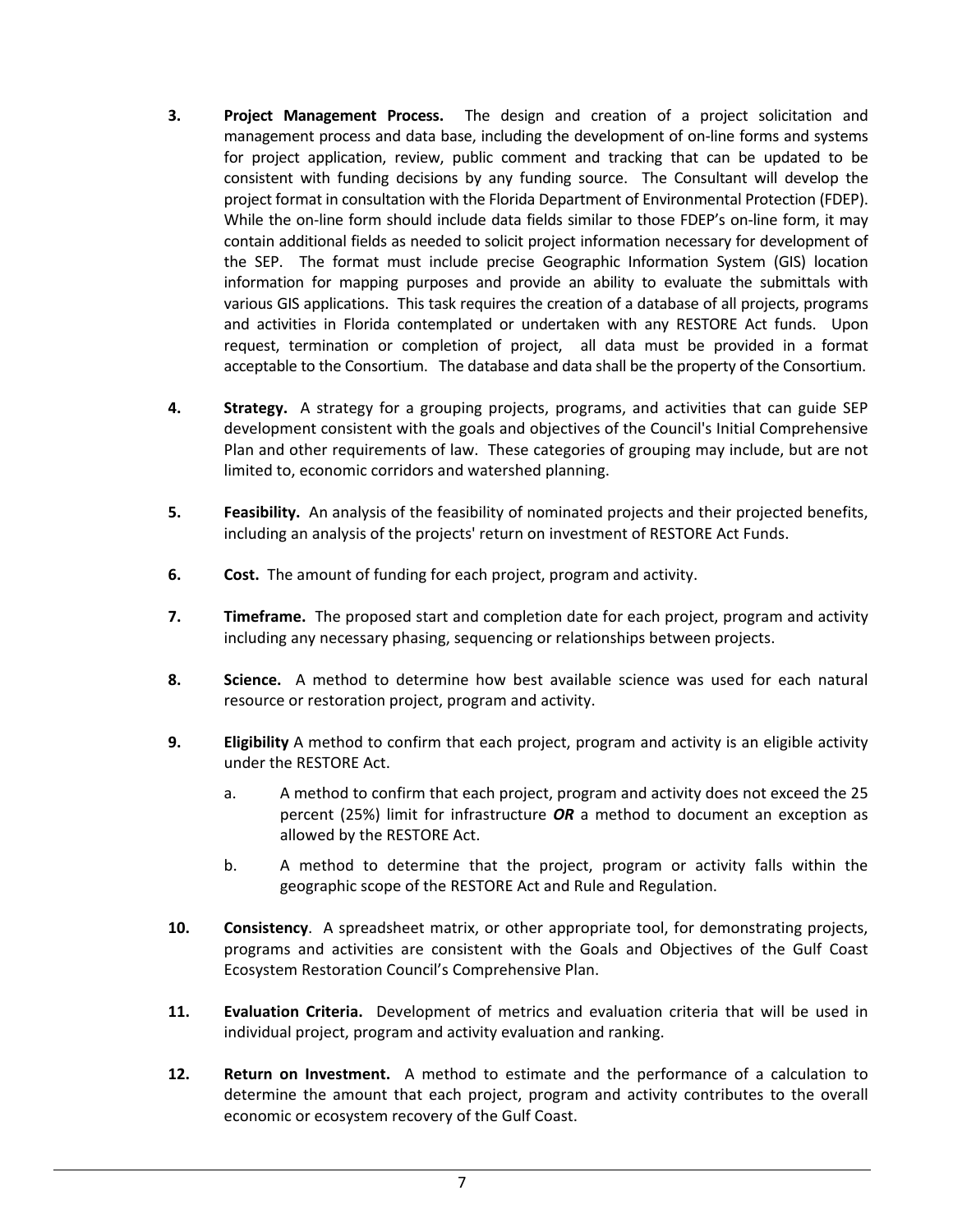- **13. Collaborative Funding.** A description of funding and leveraging collaborations, partnering or other matching funds from NRDA, NFWF, and other RESTORE Act funds that may greatly enhance a particular project, program or activity.
- **14. Public Engagement.** A public involvement plan that includes:
	- a. A strategy for robust public engagement that ensures the public's right to know and public participation in the nomination and selection process for projects, activities and programs included in the State Expenditure Plan.
	- b. A strategy and system that keeps local, state, and federal governments involved and informed throughout the decision making, project selection and plan development process.
- **15. Memorandum of Understanding.** A strategy for a Consortium project selection process that includes Florida Department of Environmental Protection Coordinated Review and compliance with the Memorandum of Understanding (MOU) between Florida's Governor and the Gulf Consortium.

**Deliverable**: The Consultant shall deliver a Draft Final State Expenditure Plan to the Consortium with recommendations.

# C. DRAFT STATE EXPENDITURE PLAN, REVISION, APPROVAL AND SUBMISSION.

- a. The Consultant will participate in the formal, public process of approval of the State Expenditure Plan (SEP) by the Consortium and the Governor of Florida. The Consultant will incorporate revisions to the Draft SEP as directed by Gulf Consortium, the FDEP Coordinated Review process and the Governor to finalize the SEP Plan to be submitted to the Council for consideration.
- b. The Consultant shall remain available to provide services to amend the SEP as circumstances and funding require in accordance with the Consortium's direction for re-submission to the Governor and ultimately to the Council.

**Deliverable**: State Expenditure Plan submitted to the Council and any revisions thereto.

## **IV. REQUIRED SUBMITTALS**

**One ORIGINAL, five (5) copies and one electronic copy** of the BAFO Response must be furnished on or before the deadline. Responses will be retained as property of the County/Gulf Consortium. **The ORIGINAL** of the reply must be clearly marked "Original" on its face and must contain an original, non-electronic **signature of an authorized representative of the responding vendor (firm or individual)**, all other copies may be photocopies and should be printed double‐sided. The contents of the response of the successful Firm will become part of the contractual obligations.

Each Applicant shall provide the following information using the same numbering/lettering scheme as the format below.

## A. TAB A ‐ EXECUTIVE SUMMARY

The Executive Summary shall consist of a narrative synopsis of the firm's method of delivering the required services in compliance with the requirements and scope of services outlined in this RBAFO.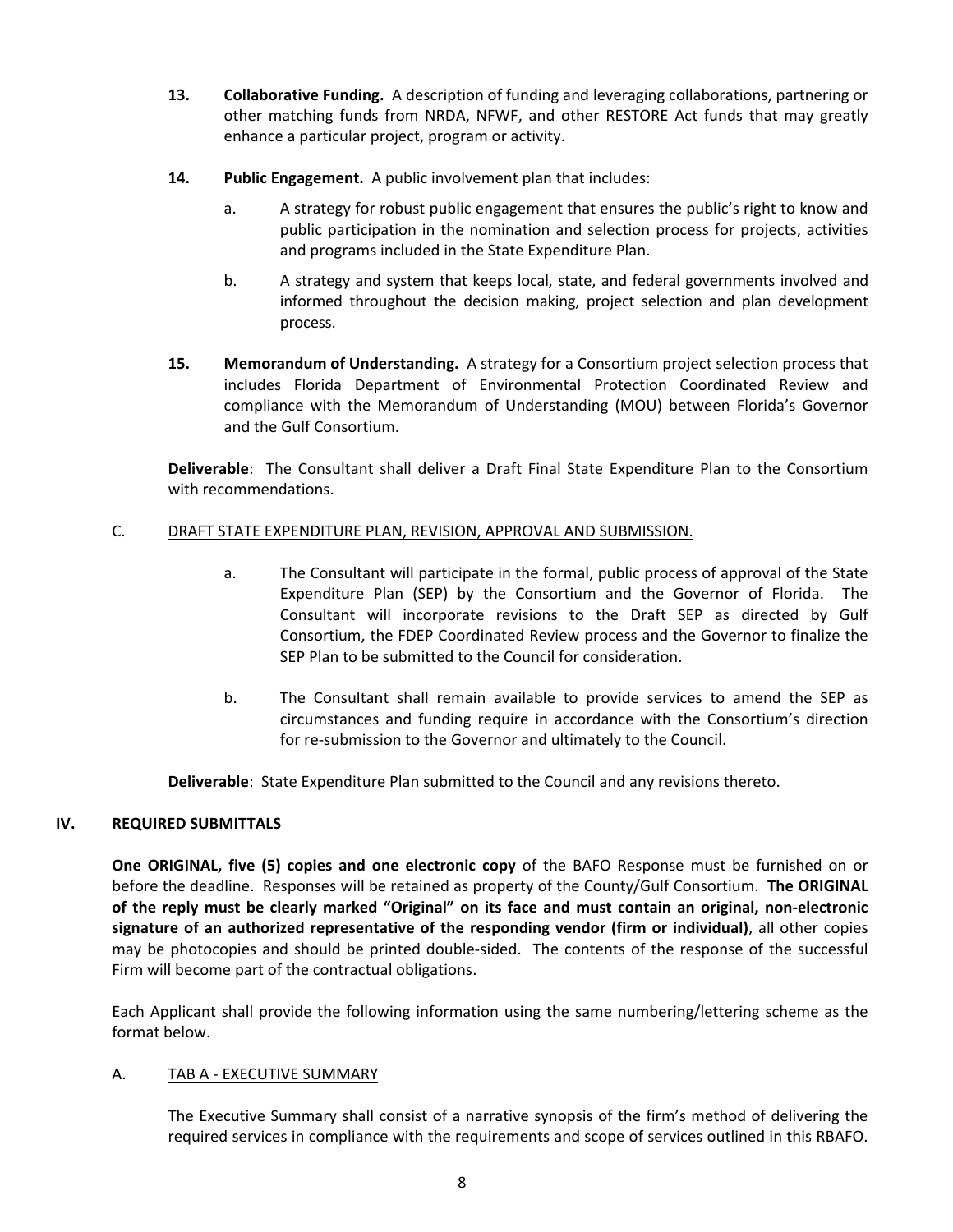The synopsis shall contain sufficient detail addressing all elements of the required service delivery and shall be prepared in such a manner that will clearly indicate the Firm's understanding of the Scope of Services, and intent to comply with, the requirements set forth in this RBAFO. It is contemplated that the Executive Summary will be provided to the Consortium Directors, Alternates and Ex-officio Members at the conclusion of the initial RBAFO in conjunction with the list and ranking of responsive firms. **The Executive Summary provided in the initial ITN response may either be resubmitted in its original form or revised as appropriate for the BAFO response.**

Tab A shall also contain the following information:

- 1. Request for Best and Final Offer (RBAFO) Coversheet.
- 2. Firm name or Joint Venture, business address and office location, telephone number and website address.
- 3. A listing of the prime contractor and all subcontractors/team members. Please include the specific areas of responsibility of each firm.
- 4. If a change has been made to the team subsequent to the firm's response to the ITN, indicate that and provide the names of the additional and/or deleted firm or personnel. For firms not included in the original ITN response, please include a brief description of the firm's qualifications and experience as more fully requested in TAB F of the original ITN regarding the development of complex, long‐range plans like the State Expenditure Plan.
- 5. Address of the office that is to perform the work.
- 6. Respondent shall include a signed statement acknowledging acceptance of the minimum specifications and its intent to comply with all terms and conditions indicated in the ITN, Respondent's Initial Response, the Request for Best and Final Offer and Respondent's Best and Final Offer.

When a contract is established between the Consortium and the successful Respondent, all of the above‐mentioned documents shall be incorporated and thereby become a part of the resulting contract. If there is a conflict in language, the Consortium's contract will govern.

# B. TAB B ‐ STRATEGY/STRATEGIES FOR PLAN DEVELOPMENT.

Tab B must describe a method for developing a State Expenditure Plan using the requirements of the Gulf Coast Ecosystem Restoration Council, the RESTORE Act, and the Rules promulgated by U.S. Treasury. Included in this part should be a description of and rationale for the method of grouping projects, programs, and activities to guide SEP development. Provide a visual display of the Firm's recommended grouping. The display may include a map of Florida delineating the geographical regions, and showing the location of hypothetical list of projects by categories. Firms may revise or expand upon its ITN response in this Tab. Additionally, specify how the Firm would addressthese elements:

- 1. Coordination of the planning efforts with the funds available;
- 2. Navigation of the changing regulatory environment;
- 3. Generation of broad support for the projects, programs and activities in the SEP;
- 4. Fostering the positive economic outcomes of the projects, programs, and activities in the SEP;
- 5. Assisting projects, programs, and activities that are submitted for consideration but do not make it into the Final SEP to be competitive for other funding sources; and
- 6. Establishing systems for management and tracking to assure compliance of legal requirements and maximization of available funds.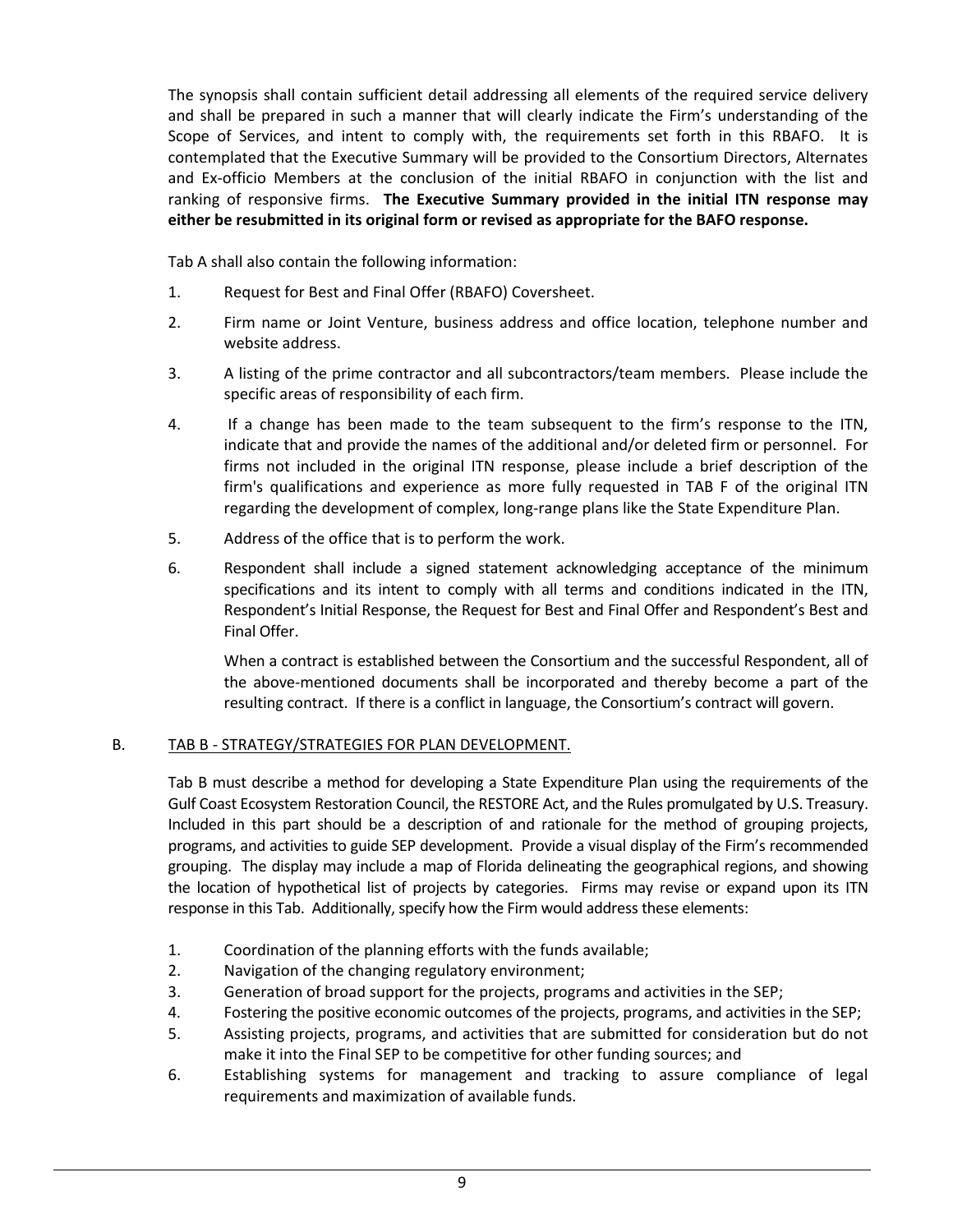# C. TAB C - PROJECT NOMINATION PROCESS.

Tab C should describe how the Firm proposes to address the project nomination process, including systems for project applications, review, and tracking that can be updated with current funding decisions by any funding source. Specifically, Tab C should include descriptions of the processes for solicitation and nomination of a new project and an allowance for refreshing or updating an existing project. Include a description of the methods for soliciting projects in each of the categories of eligible projects. Be sure to describe solicitation for job creation projects and workforce development projects. Describe the critical information to be included on the electronic and alternative hard copy nomination form.

# D. TAB D - PROJECT EVALUATION PROCESS.

Tab D should describe how the Firm proposes to address the project evaluation process. Specifically, provide a detailed description of each of the steps in the evaluation process. Discuss the merits and advisability of using different technical advisory groups for different types of projects or geographic locations or other recommended approaches. Describe the makeup of these advisory groups and how they will be utilized to provide both policy and technical inputs for each of the categories of eligible projects. Describe the methods to be utilized to make the process transparent and understandable to the public and stakeholders. Discuss the evaluation processes for all types of eligible activities in the RESTORE Act, being sure to discuss job creation projects and workforce development projects.

# E. TAB E - PUBLIC INVOLVEMENT PLAN.

Tab E should describe the Firm's proposed plan and methods for enhancing public involvement.

- 1. Provide detailed plans and methods for enhancing public involvement through the following:
	- ‐ Social media
	- ‐ Community meetings
		- ‐ Community leaders
		- **Citizens**
	- ‐ Advertising
	- ‐ Media plan
	- ‐ Website
	- ‐ Governmental entities (communication & interaction between legislature, state, cities, counties, municipalities, etc.)
	- ‐ Communication plan for specific large or high‐risk projects
- 2. Describe how these plans consider and address the diversity of the 23 Gulf Coast counties. Specify how the information gathered from these diverse groups will be utilized or incorporated into the evaluation process. Address different types of communications and how they will be customized for interaction with various demographics. Describe how the public engagement and outreach processes will comply with the RESTORE Act and Treasury Rule. Specify how the public involvement plan provides transparency and solicits comments and feedback from the public.

## F. TAB F – QUALIFICATIONS, EXPERIENCE AND REFERENCES OF PROPOSER AND TEAM.

Tab F should include a description of the qualifications and experience in developing complex, long‐ range plans like the SEP only for the new members of the Respondent's team, if any have been added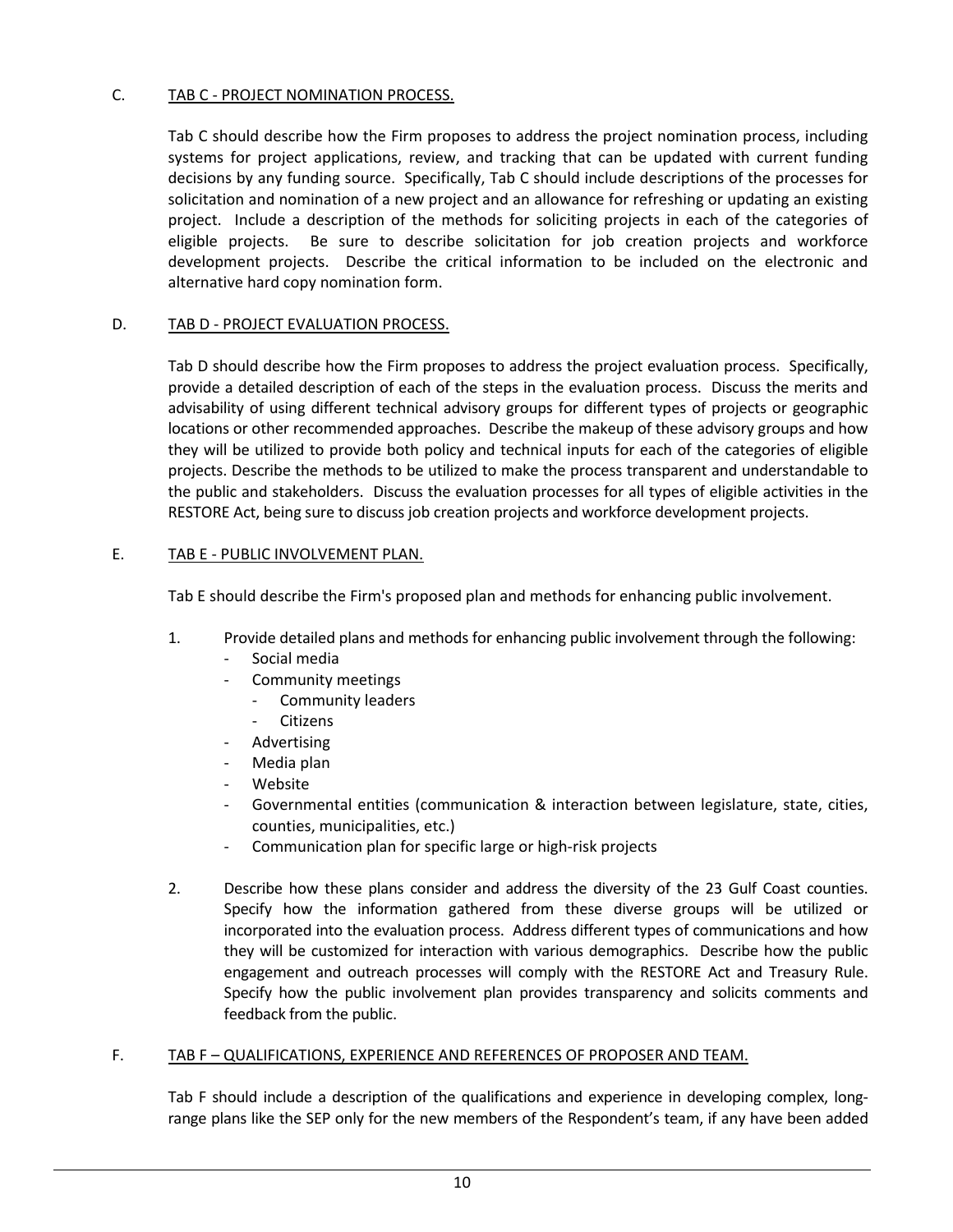subsequent to the Firm's ITN response. For new team members, please provide the detailed information described in Tab F of the original ITN document.

# G. TAB G ‐ COST PROPOSAL

Describe the anticipated cost to the Consortium for performing the Scope of Services, including the individual cost components and pricing methodology. The Consortium may enter into a Master Services Contract with task order assignments that may be negotiated as lump sum‐fixed price or a time and materials contract, or a combination of both. Provide a rate sheet listing hourly rates for each staff member to be assigned to this project on behalf of the Joint Venture. Also, provide pricing for a Master Services arrangement with a lump sum for task orders, as the Firm would recommend to the Consortium.

## H. TAB H – LEVERAGING RESOURCES.

Describe methods to be utilized to leverage the resources for this project to receive the overall best value from the multiple funding sources that may be available.

# I. TAB I – IMPLEMENTAITON AND MANAGMENT.

In the event that the Consortium is the implementing entity for the SEP, which of the following services would the Firm be qualified and willing to provide:

- 1. Project Management
- 2. Contract Management
- 3. Grant Management and Financial Compliance and
- 4. Other services deemed necessary for implementation.

Describe the Firm's approach in assisting the Consortium in implementing the SEP, and the Firm's qualification and experience in similar large scale projects. Provide a cost estimate for these services separate from the pricing of the SEP development costs. Discuss how the Consortium's use of the Firm in implementing the SEP would comply with the Treasury Interim Final Rule section 34.503(b)(3) to "prevent conflicts of interest in the development and implementation of the . . . [SEP].

## J. TAB J – VALUE ADDED SERVICES.

Provide a list and description of value added services necessary or convenient to the Consortium in the development of the SEP that the Firm would suggest and provide.

## K. REQUIRED FORMS.

In response to the ITN, each Firm completed and submitted the following forms: Proposal Response Cover Sheet; Insurance Certification Form; Equal Opportunity/Affirmative Action Statement; Certification Regarding Debarment, Suspension, and Other Responsibility Matters, Primary Covered Transactions; Affidavit Certification Immigration Laws. If any information on those forms has changed since the submission of the initial response, , complete and re-submit the forms as required in the original ITN.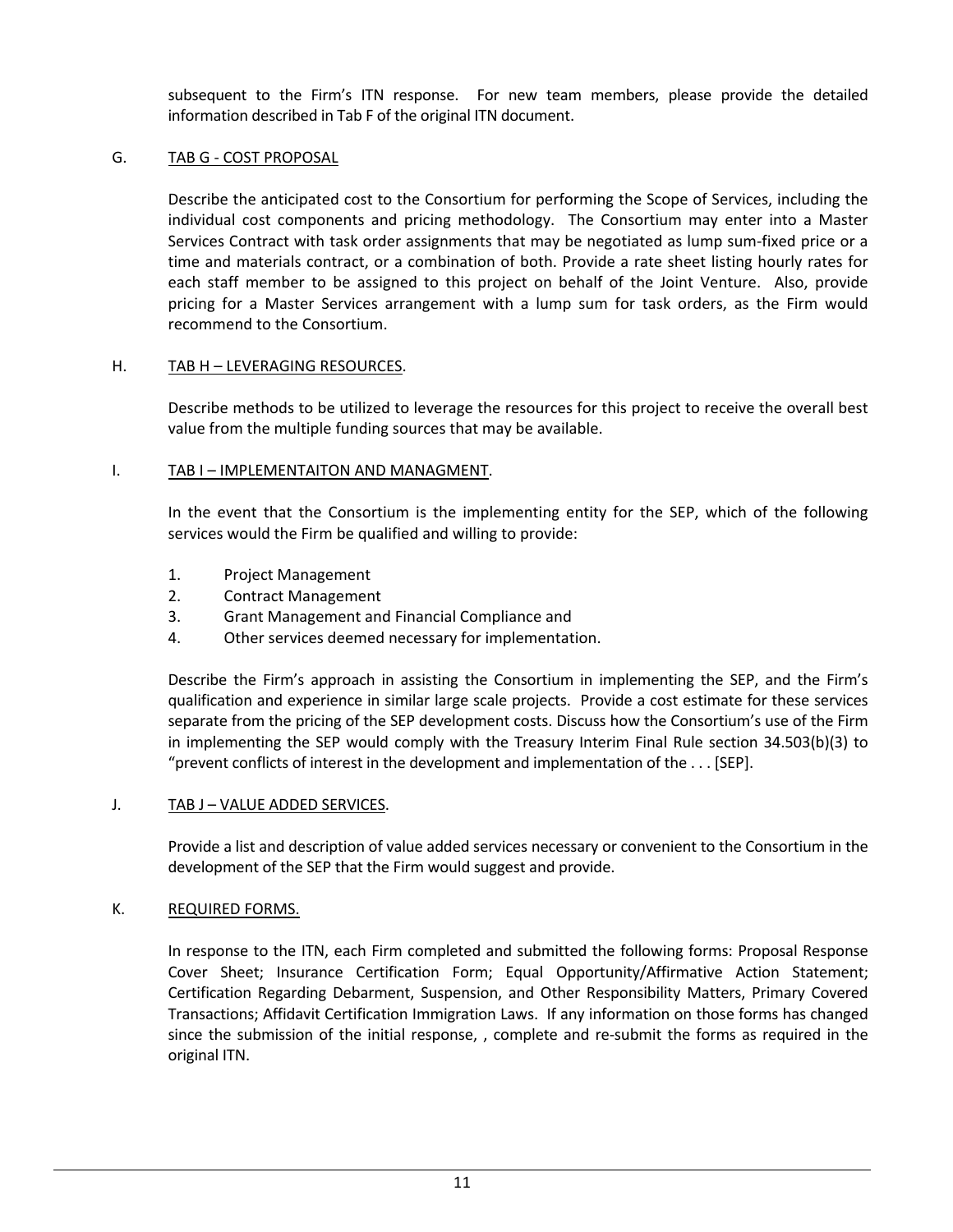# **V. SELECTION PROCESS**

A. **EVALUATION TEAM MEETINGS.** The Consortium Manager shall appoint an Evaluation Team who will review and evaluate all responses received on time.

Meetings of Evaluation Team subsequent to the opening of the solicitation shall be subject to state law regarding public meeting requirements, including, but not limited to, those regarding a meeting at which a negotiation with a firm is conducted pursuant to a competitive solicitation, at which a firm makes an oral presentation as a part of the competitive solicitation, or at which a firm answers questions as a part of a competitive solicitation.

Notice of all meetings shall be posted on the Leon County Purchasing Division website at: www.leoncountyfl.gov/Purchasing/notices/index.asp and in the Leon County Purchasing Division Offices no less than 72 hours (excluding weekends and holidays).

B. STEPS IN THE EVALUATION PROCESS. The Evaluation Team will continue with its selection process as follows:

The Consortium reserves the right to negotiate concurrently or separately with competing firms, as set out below. The participating firms should be cognizant of the fact that the Consortium reserves the right to finalize the negotiation process at any time in the proposed process that the Consortium determines such selection would be in the best interest of the Consortium.

- Steps  $1 4$  Completed prior to the release of the RBAFO document.
- Step 5 The Consortium Board of Directors shall consider a revised Scope of Services to be included in a Request for Best and Final Offer (RBAFO).
- Step 6 All participating short listed firms will be sent the RBAFO which includes, at a minimum, a revised Scope of Services and Pricing Options. The firm's Best and Final Offer (BAFO) shall contain the best pricing option the Firm is prepared to offer; however, after submission of Best and Final Offers, the Consortium reserves the right to clarify any element of required service delivery or further negotiate pricing with a single or all qualified Firms prior to final award.
- Step 7 The Evaluation Team will complete a written summary evaluation of each Firm's approach, capabilities, and price proposal.
- Step 8 The Evaluation Team will review the summary evaluations and rank the firms, in order of preference, based upon their approach and capabilities. The Evaluation Team may require oral presentation and may suggest further revisions to the scope or other aspects of the RBAFO to the Consortium Board of Directors as necessary.
- Step 9 The Consortium Board of Directors shall consider the highest firms on the ranked list.
- Step 10 The ranking will be posed as stated herein, stating the Consortium's intent to negotiate and award a contract to the first-ranked firm until an acceptable contract price is established or it is determined an acceptable agreement cannot be achieved with such firm.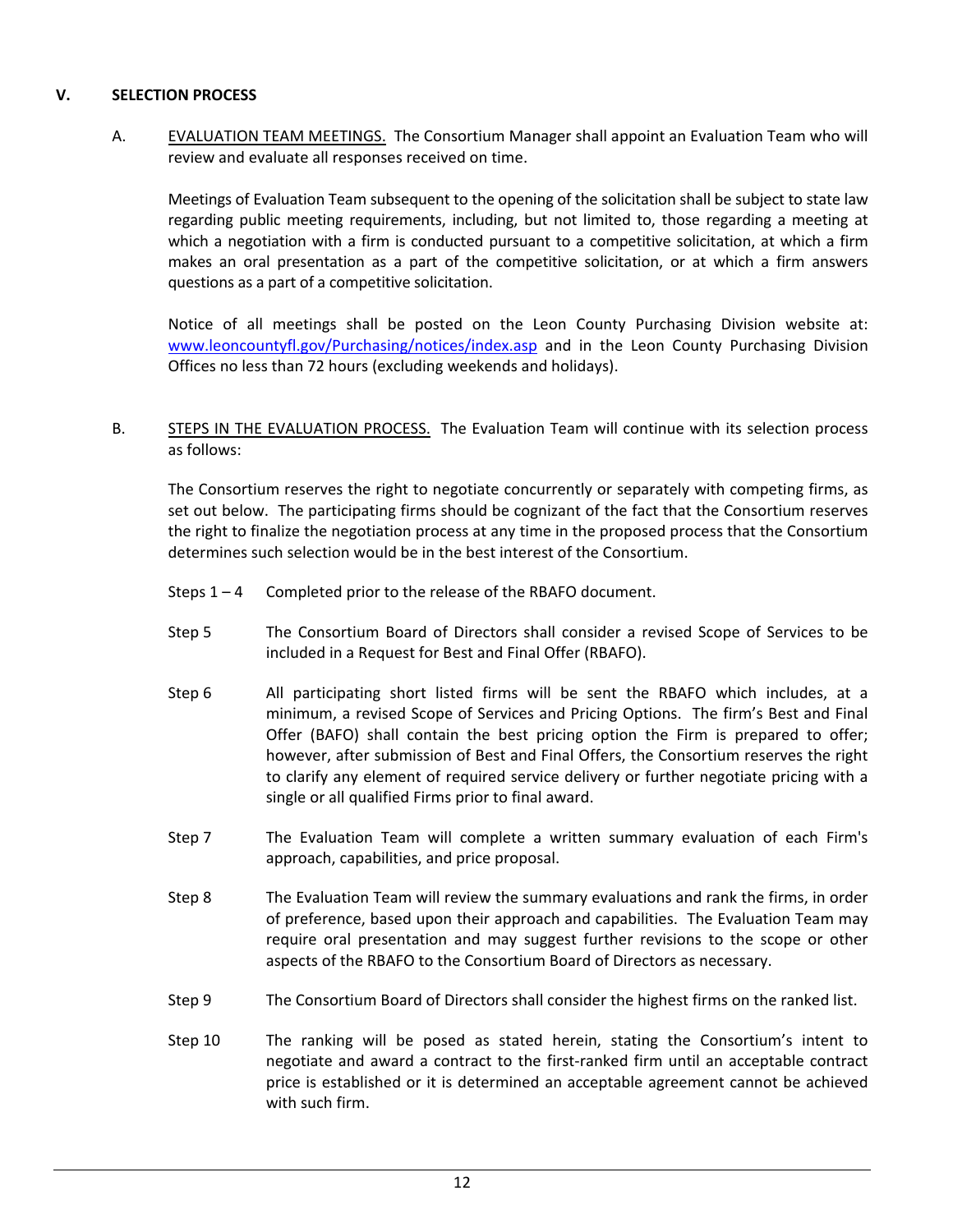If the Manager is unable to negotiate a satisfactory contract with the first-ranked firm considered to be fair, competitive and reasonable, negotiations with that firm shall be formally terminated. The Manager shall then undertake negotiations with the second most qualified firm. Failing accord with the second most qualified firm the Manager shall terminate negotiations. The Manager shall then undertake negotiations with the third most qualified firm. Should the Consortium be unable to negotiate a satisfactory contract with any of the selected firms, the Manager or Consortium Board of Directors may select additional firms to continue negotiations.

The Manager's recommendation of an acceptable negotiated contract will be presented to the Gulf Consortium for approval and execution.

C. EVALUATION CRITERIA. Initial Proposals will be evaluated and ranked on the basis of the following considerations:

| <b>Evaluation Criteria</b>                                              |                                   | <b>Maximum Points*</b> |
|-------------------------------------------------------------------------|-----------------------------------|------------------------|
| a.                                                                      | Strategy for Plan Development     | 15                     |
| b.                                                                      | <b>Project Nomination Process</b> | 15                     |
| c.                                                                      | <b>Project Evaluation Process</b> | 25                     |
| d.                                                                      | <b>Public Involvement Plan</b>    | 25                     |
| e.                                                                      | Cost Proposal                     | 5                      |
| f.                                                                      | Implementation/Management         | 5                      |
| g.                                                                      | Leveraging Resources              | 5                      |
| h.                                                                      | Value Added Services              | 5                      |
| i.                                                                      | <b>Maximum Points Allowed</b>     | 100                    |
| *Actual rating for each criteria may range from zero (lowest rating) to |                                   |                        |
| the maximum rating points for that criteria                             |                                   |                        |

## D. ORDINAL SCORING.

Each response will be reviewed by the Evaluation Team. Each of the evaluators will work using the evaluation criteria above. Each Team member will use the total point scores to rank the responses (i.e. highest point total = 1, 2nd highest = 2). The Purchasing Director will calculate an average rank for each response, combining all rankings of the reviewers, and present them to the Evaluation Team, who will then determine the recommended award.

For example:

| Firm      | Raw Points Received | Rank   |
|-----------|---------------------|--------|
| Company A | 200                 |        |
| Company B | 210                 |        |
| Company C | 180                 | $3.5*$ |
| Company D | 180                 | $3.5*$ |

\*In the event that multiple firms have the same raw point score point, the rank positions needed to cover those firms are averaged and each firm receives that rank. In this case the third and fourth ranks are tied at 180 raw points, so  $3 + 4 = 7$ ; 7 divided by  $2 = 3.5$ . Each of the tied firms receives a rank of 3.5.